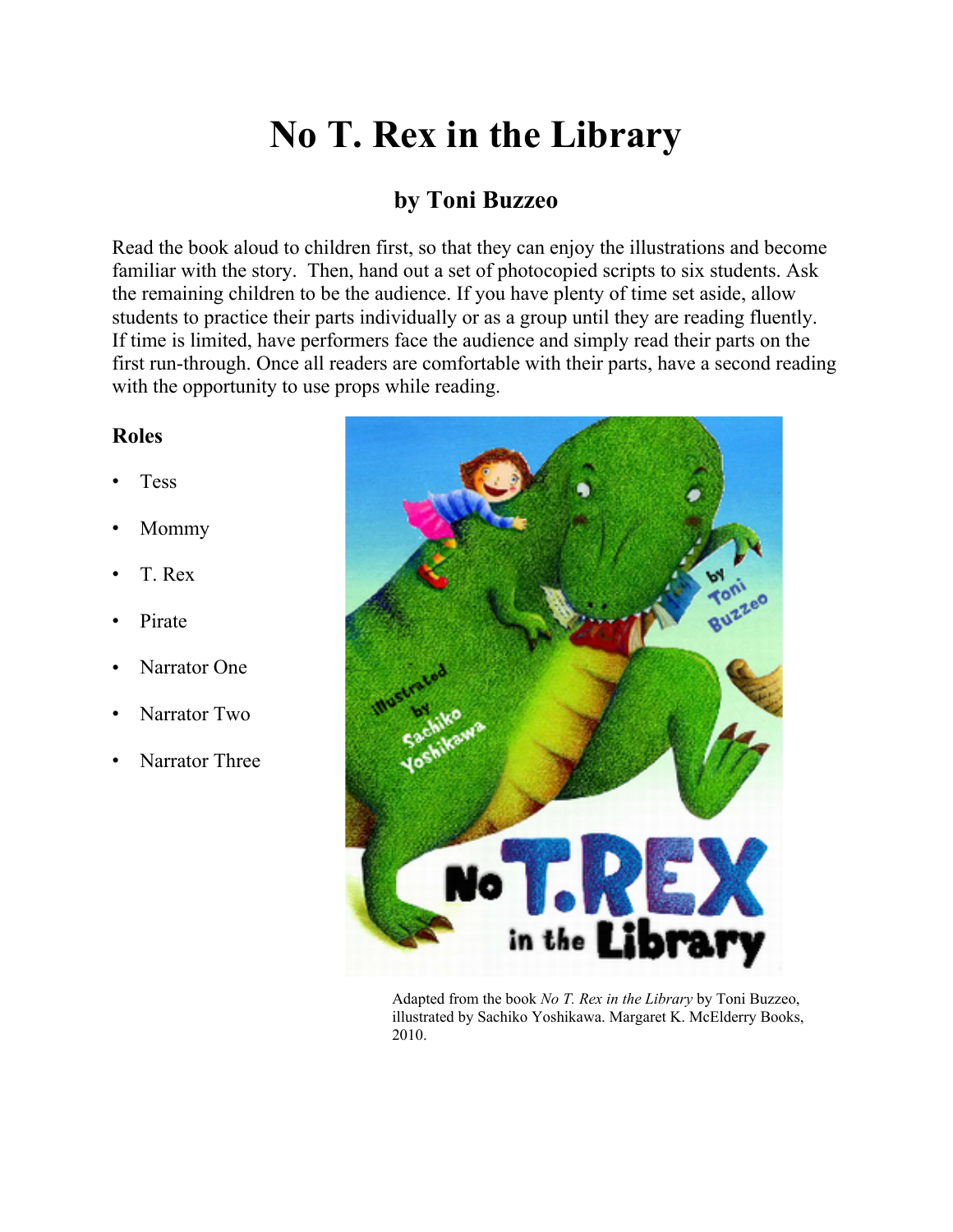## **No T. Rex in the Library Script**

| <b>Narrator One:</b>   | It's Tuesday morning in the library.                                   |
|------------------------|------------------------------------------------------------------------|
| Tess:                  | <b>ROAR!</b>                                                           |
| <b>Narrator Two:</b>   | Tess is out of control.                                                |
| <b>Mommy:</b>          | (shout) <b>TIME OUT!</b> No beastic behavior in the library.           |
| <b>Narrator Three:</b> | Tess snarls. She snorts.                                               |
| <b>Mommy:</b>          | Just ten quiet minutes, Little Beastie. And then I'll be back for you. |
| <b>Narrator One:</b>   | <b>BAM!</b> Books tumble, topple, flop open on the floor.              |
| Tess:                  | Ooops! The books                                                       |
| T Rex:                 | <b>ROAR!</b>                                                           |
| <b>Narrator Two:</b>   | Tess gasps and grins. She grips a claw.                                |
| <b>Narrator Three:</b> | And then                                                               |
| <b>Narrator One:</b>   | T. Rex zips through the children's room.                               |
| <b>Narrator Two:</b>   | Tess bumps along on his back.                                          |
| Tess:                  | (cheer) Yee-haw!                                                       |
| <b>Narrator Three:</b> | Readers scatter in the wild clatter of the history books tumbling      |
|                        | down.                                                                  |
| Tess:                  | (shout) Watch out! The books                                           |
| <b>Narrator One:</b>   | Now knights in gleaming armor lay siege.                               |
| <b>Narrator Two:</b>   | They hoist their flags and wheel their steeds.                         |
| Tess:                  | (shout) Charge on!                                                     |
| <b>Narrator Three:</b> | T Rex tilts and whirls through the door.                               |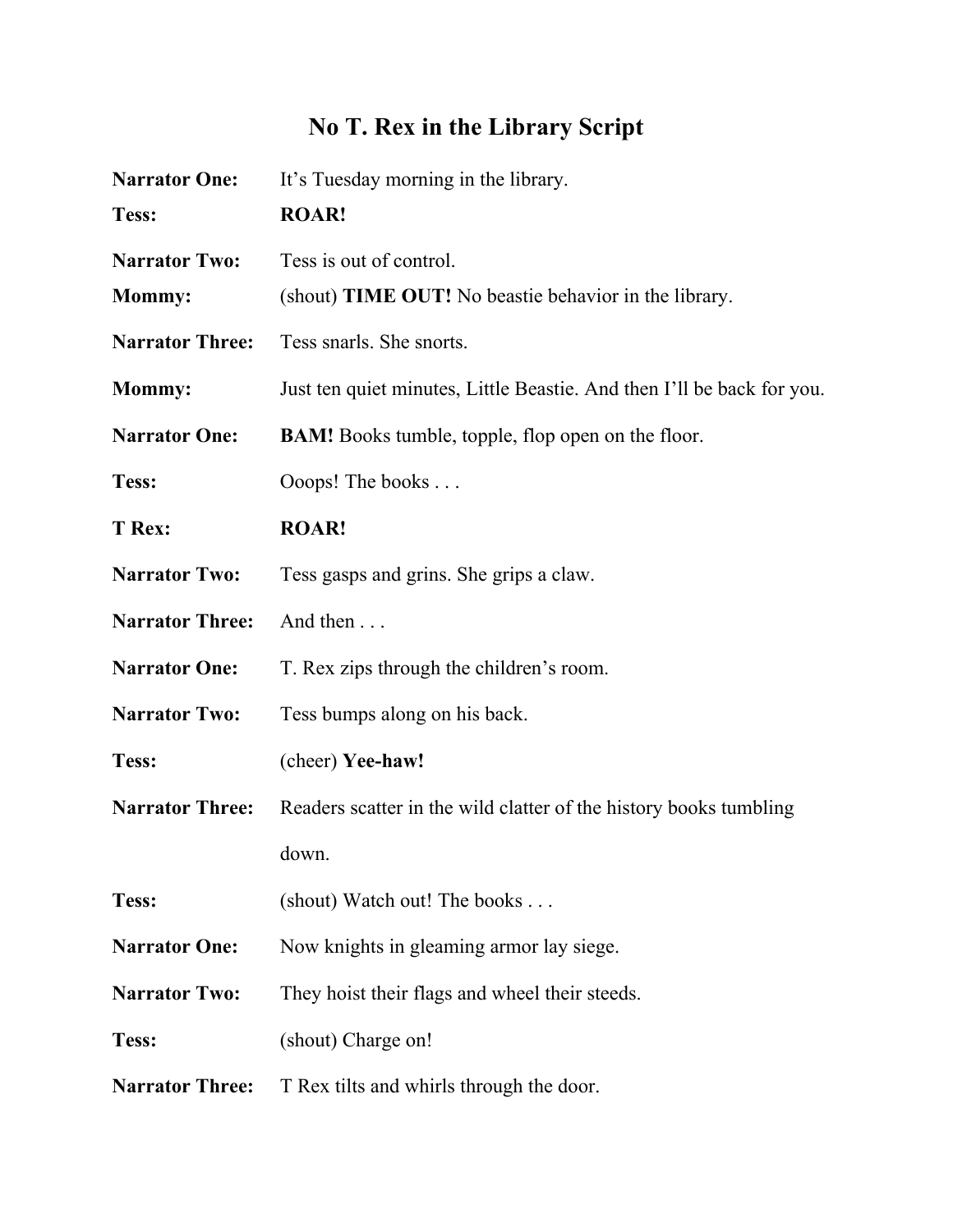| Tess:                  | (shout) Wait! The books                                               |
|------------------------|-----------------------------------------------------------------------|
| <b>Narrator One:</b>   | Water spills as the story pit fills with fish and aquarium treasures. |
| <b>Narrator Two:</b>   | Orcas spout high.                                                     |
| <b>Narrator Three:</b> | Swordfish, jellies, and squid reel by the knights doing synchronized  |
|                        | swimming.                                                             |
| <b>Narrator One:</b>   | T. Rex cannonballs through them all                                   |
| <b>Narrator Two:</b>   | and bubbles up clutching the treasure.                                |
| <b>Narrator Three:</b> | A swashbuckling pirate surfaces nearby.                               |
| <b>Narrator One:</b>   | He brandishes a hook for a hand.                                      |
| Pirate:                | Arrr! Return me booty, scurvy dog.                                    |
| <b>Narrator Two:</b>   | T. Rex escapes through the Wild West display.                         |
| <b>Narrator Three:</b> | He stomps past books on the floor.                                    |
| Tess:                  | (cry) Be careful! The books                                           |
| <b>Narrator One:</b>   | A posse of cowboys gallops up off the pages, their lassos atwirl      |
|                        | overhead.                                                             |
| <b>Narrator Two:</b>   | T. Rex reels through sagebrush and books.                             |
| <b>Narrator Three:</b> | Cattle stampede at his heels.                                         |
| Tess:                  | (plead) Take care! The books"                                         |
| <b>Narrator One:</b>   | T. Rex thrashes and trashes the shelves.                              |
| <b>Narrator Two:</b>   | Grabbing masses and mounds and mountains of books, he builds an       |
|                        | escape to the stars.                                                  |
| <b>Narrator Three:</b> | From M to Mars—                                                       |